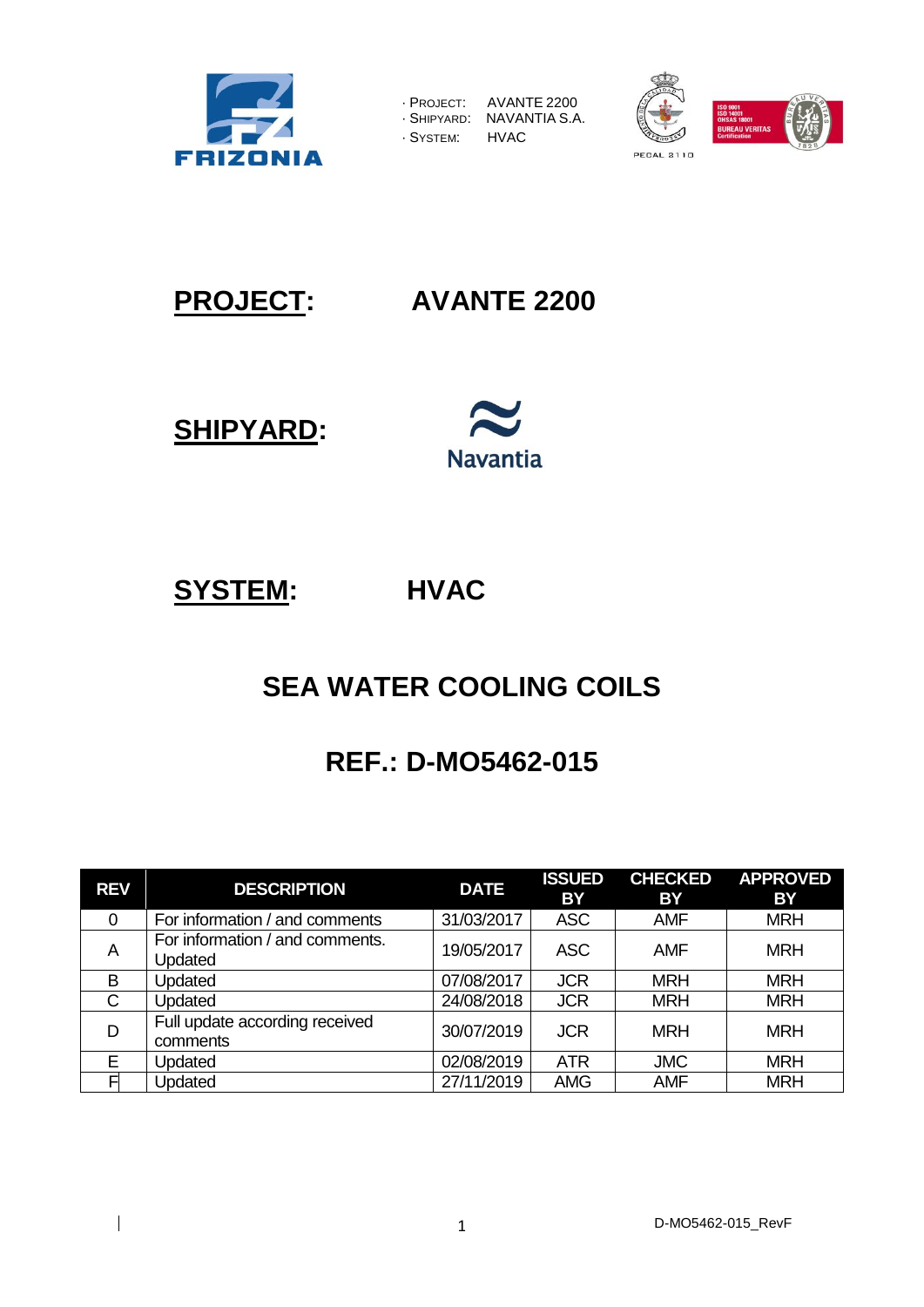









*Before carrying out any operation on the machines of the HVAC System, please read this installation and operation manual carefully.* 

*Installation and maintenance must be carried out only by qualified personnel that is familiar with the provisions of law and local regulations and has been trained properly or has experience with this type of equipment.* 





*Avoid installing the HVAC System equipment in a place that could be dangerous during maintenance operations, such as (but not only) platforms without railings or areas not complying with the clearance requirements.*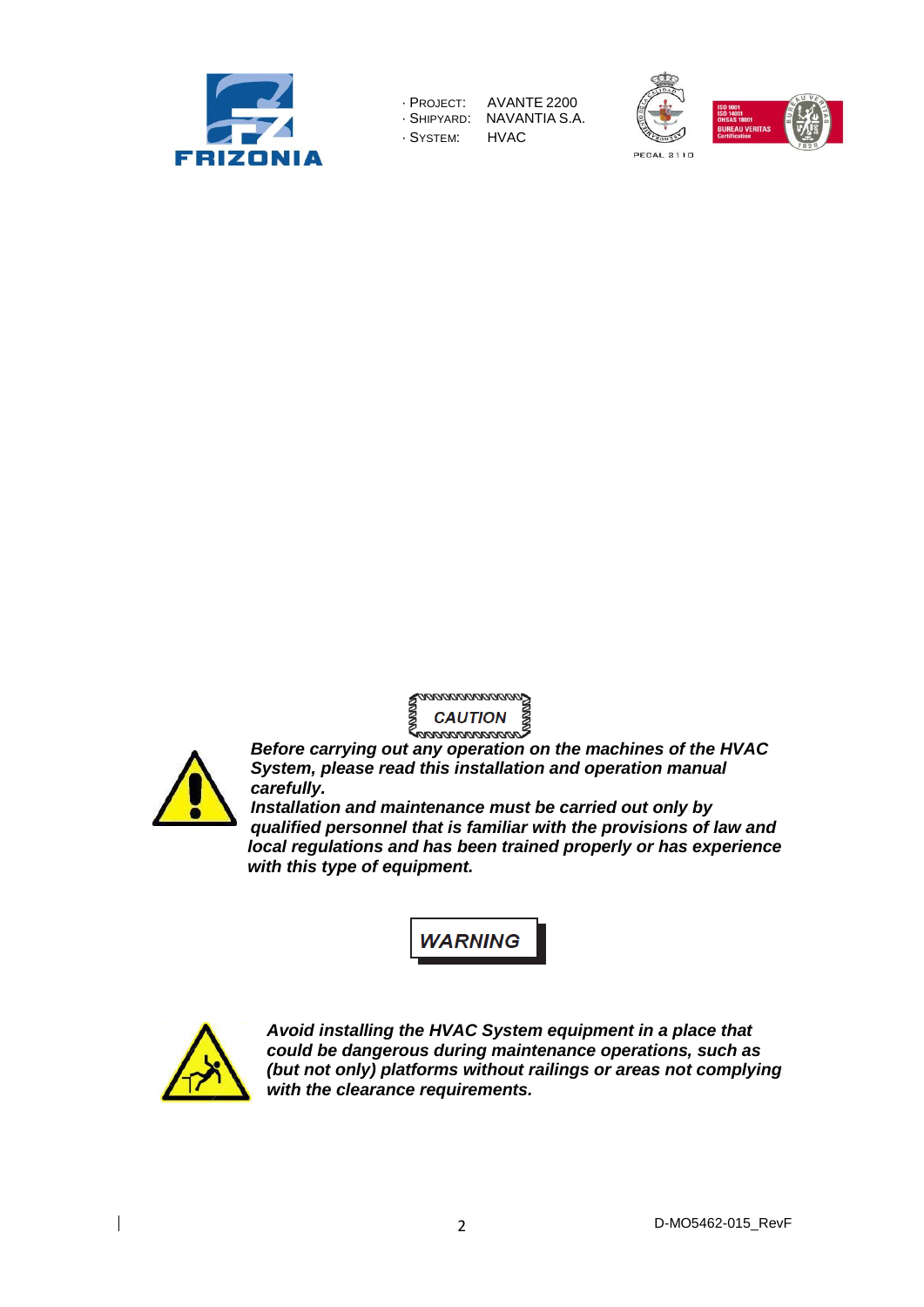





# **INDEX**

#### **ANNEXES**

 $\overline{\mathbf{I}}$ 

| <b>Annex A</b> | Technical data sheets |
|----------------|-----------------------|
| <b>Annex B</b> | Drawings              |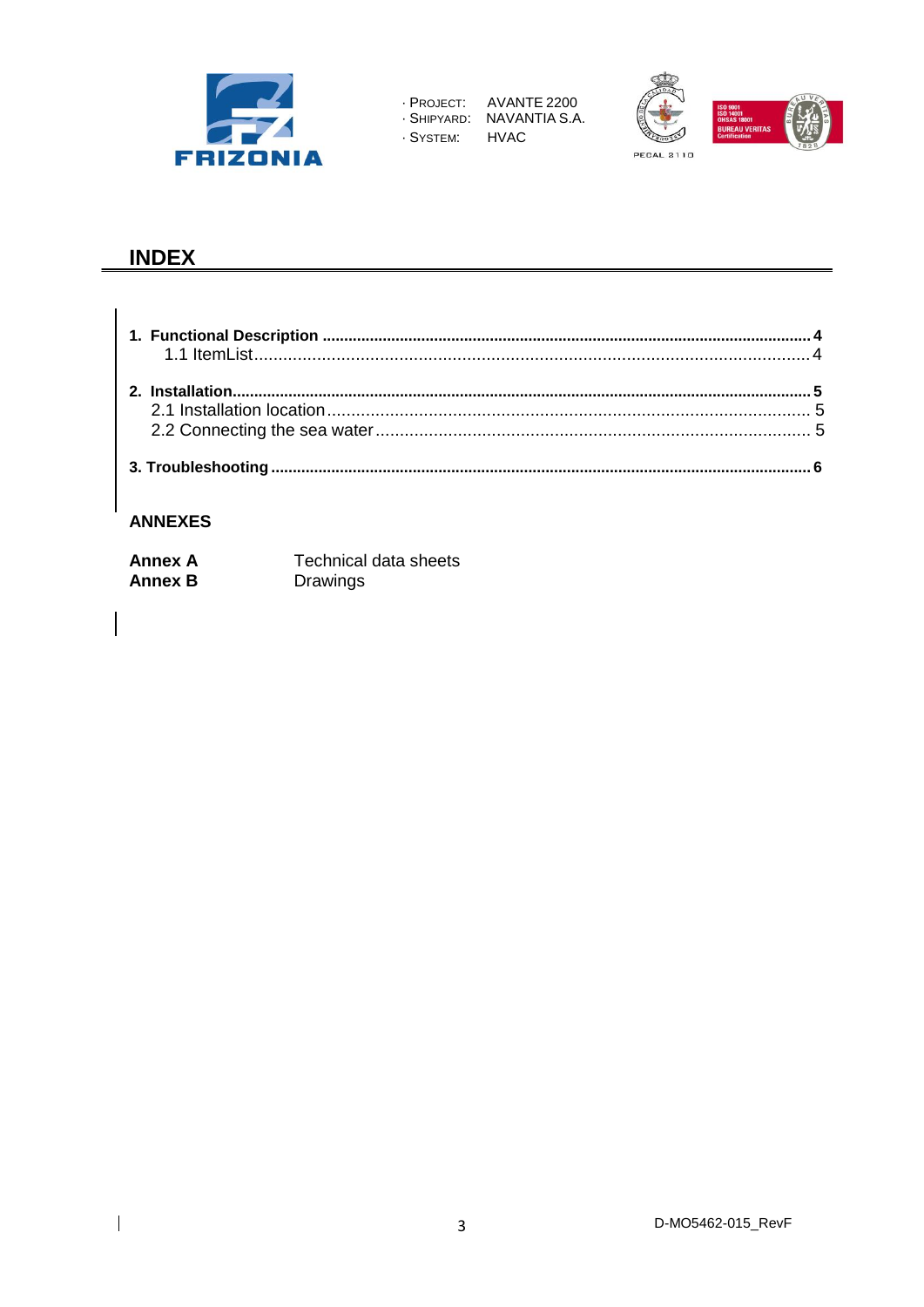



## <span id="page-3-0"></span>**1. Functional Description**

The engine rooms, diesel generator rooms and auxiliary machinery room ventilation systems will have sea water/air heat that will allow maintaining maximum machinery rooms temperature below 45ºC (sea water temperatures below 35ºC).

The air inside these machinery rooms will be recalculated through the seawater/air heat exchangers to be cooled.

## <span id="page-3-1"></span>**1.1 ItemList**

| Table 1. Item List        |                     |              |                                        |                                              |                       |
|---------------------------|---------------------|--------------|----------------------------------------|----------------------------------------------|-----------------------|
| TAG<br><b>DESCRIPTION</b> | <b>TAG</b>          | <b>MAKER</b> | <b>COOLING</b><br><b>ACITY</b><br>(KW) | <b>Sea</b><br><u>water</u><br>flow<br>(m3/h) | <b>CLASSIFICATION</b> |
| Sea water coil            | <b>HEX-VES01001</b> | 3S           | 11,98                                  | 3,43                                         | W                     |
| Sea water coil            | <b>HEX-VES01002</b> | 3S           | 85,00                                  | 26,11                                        | W                     |
| Sea water coil            | <b>HEX-VES01003</b> | 3S           | 85,00                                  | 26,11                                        | W                     |
| Sea water coil            | <b>HEX-VES01006</b> | 3S           | 100,00                                 | 30,71                                        | W                     |
| Sea water coil            | <b>HEX-VES01007</b> | 3S           | 100,00                                 | 30,71                                        | W                     |
| Sea water coil            | <b>HEX-VES02004</b> | 3S           | 85,00                                  | 26.11                                        | W                     |
| Sea water coil            | <b>HEX-VES02005</b> | 3S           | 85,00                                  | 26,11                                        | W                     |
| Sea water coil            | <b>HEX-VES02008</b> | 3S           | 100,00                                 | 30,71                                        | W                     |
| Sea water coil            | <b>HEX-VES02009</b> | 3S           | 100,00                                 | 30,71                                        | W                     |

#### **Table 2. Item List**

| TAG<br><b>DESCRIPTION</b> | <b>TAG</b>          | <b>WEIGHT</b><br>(KG) | DIMENSIONS (LxWxH) (mm) |
|---------------------------|---------------------|-----------------------|-------------------------|
| Sea water coil            | <b>HEX-VES01001</b> | 80                    | 1190x355x810            |
| Sea water coil            | <b>HEX-VES01002</b> | 590                   | 2630x460x1810           |
| Sea water coil            | <b>HEX-VES01003</b> | 590                   | 2630x460x1810           |
| Sea water coil            | <b>HEX-VES01006</b> | 730                   | 1680x460x3350           |
| Sea water coil            | <b>HEX-VES01007</b> | 730                   | 1680x460x3350           |
| Sea water coil            | <b>HEX-VES02004</b> | 590                   | 2630x460x1810           |
| Sea water coil            | <b>HEX-VES02005</b> | 590                   | 2630x460x1810           |
| Sea water coil            | <b>HEX-VES02008</b> | 730                   | 1680x460x3350           |
| Sea water coil            | <b>HEX-VES02009</b> | 730                   | 1680x460x3350           |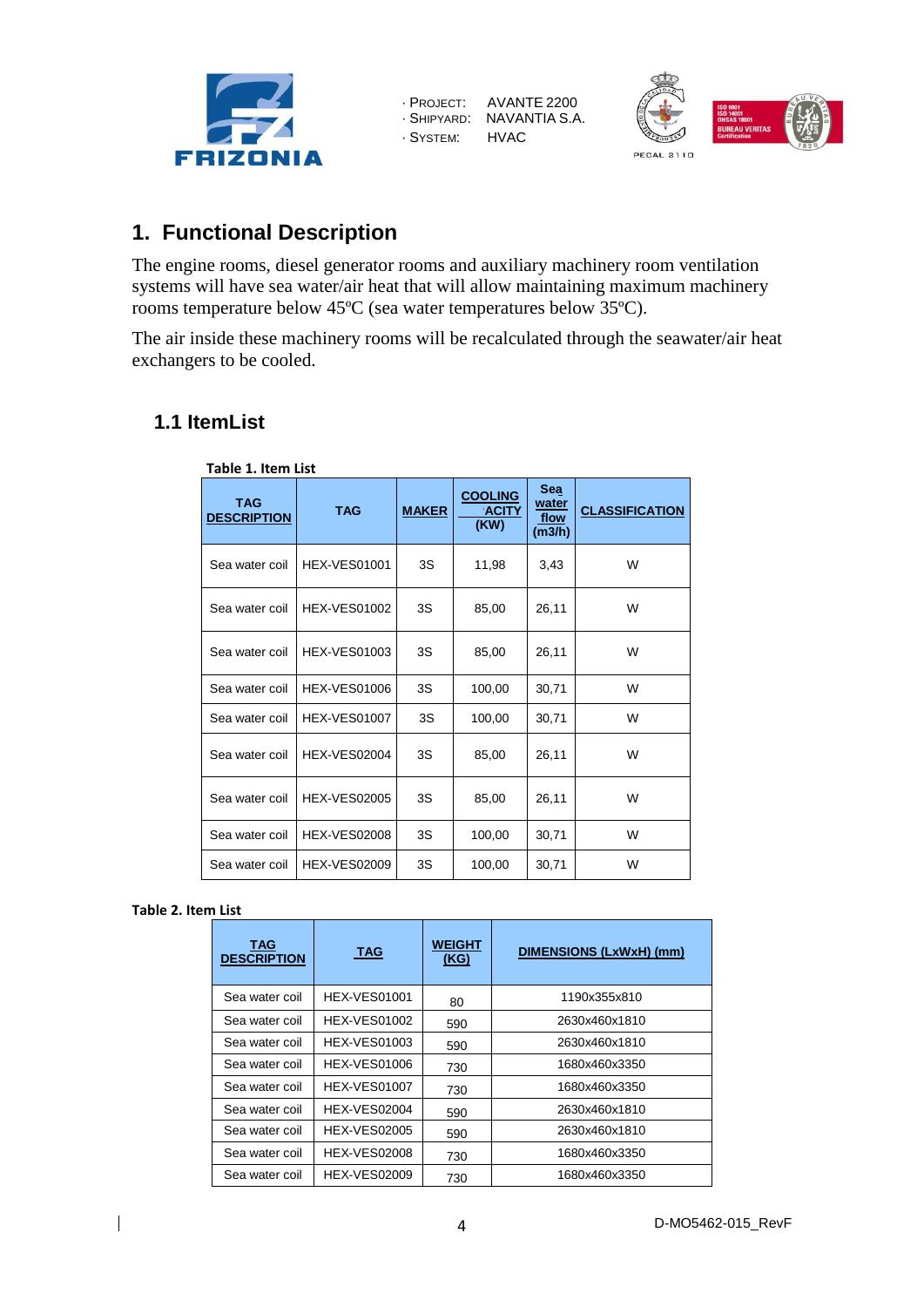





# <span id="page-4-0"></span>**2. Installation**

## **NOTF**

*You must ensure that no mechanical deformation or twisting occurs during installation of all models in all installation locations.* 

#### **2.1 Installation location**

This paragraph gives the conditions under which the units may be stored:

The type, condition and ambient temperature of the installation location must be suitable for the unit in question. Observe the following points:

- Only install the unit in enclosed spaces.
- Mounting systems must be capable of bearing the weight of the unit.
- Ensure that suitable fixings (screws, plugs, etc.) are used which correspond.

#### <span id="page-4-1"></span>**2.2 Connecting the sea water**

Before the on-site piping and the unit sea water connection is set up, the sea water system should be shut off and secured against being opened unintentionally.

Connection to the pipe system is made by the pipe contractor. Cooling coils must always be connected in counter flow (supply and discharge pipes are marked) and so that the own weight of the pipe system does not load the pipe connections of the coils. The connections of the coils are designed as flanged pipes and so they must be secured to avoid distortion and damage to the internal pipe system of the coil.

Cooling coils are equipped with a drip pan with drain through the base frame extended through the access side for condensate. Clean the cooling coils by flushing with water, also clean the drip pan as drain must be kept clean to avoid formation of algae.

When all connections have been completed, all screw connections should be tightened and checked that they are free of mechanical stress.



<u>in procedenta componenti e un componenti e un componenti e un componenti e un componenti e un componenti e un </u> **CAUTION** wwwwwwwww

- *Risk of damage to the unit. During fitting, the connection nut on the cooling coil should be countered*
- At the beginning of the fitting procedure, remove the covers of the water inlet and outlet pipes.
- Fit the connections, ensuring they are free of mechanical stress.
- Seal the connections.
- Screw on the connections.

*Unsuitable tool.*

*using a suitable tool.*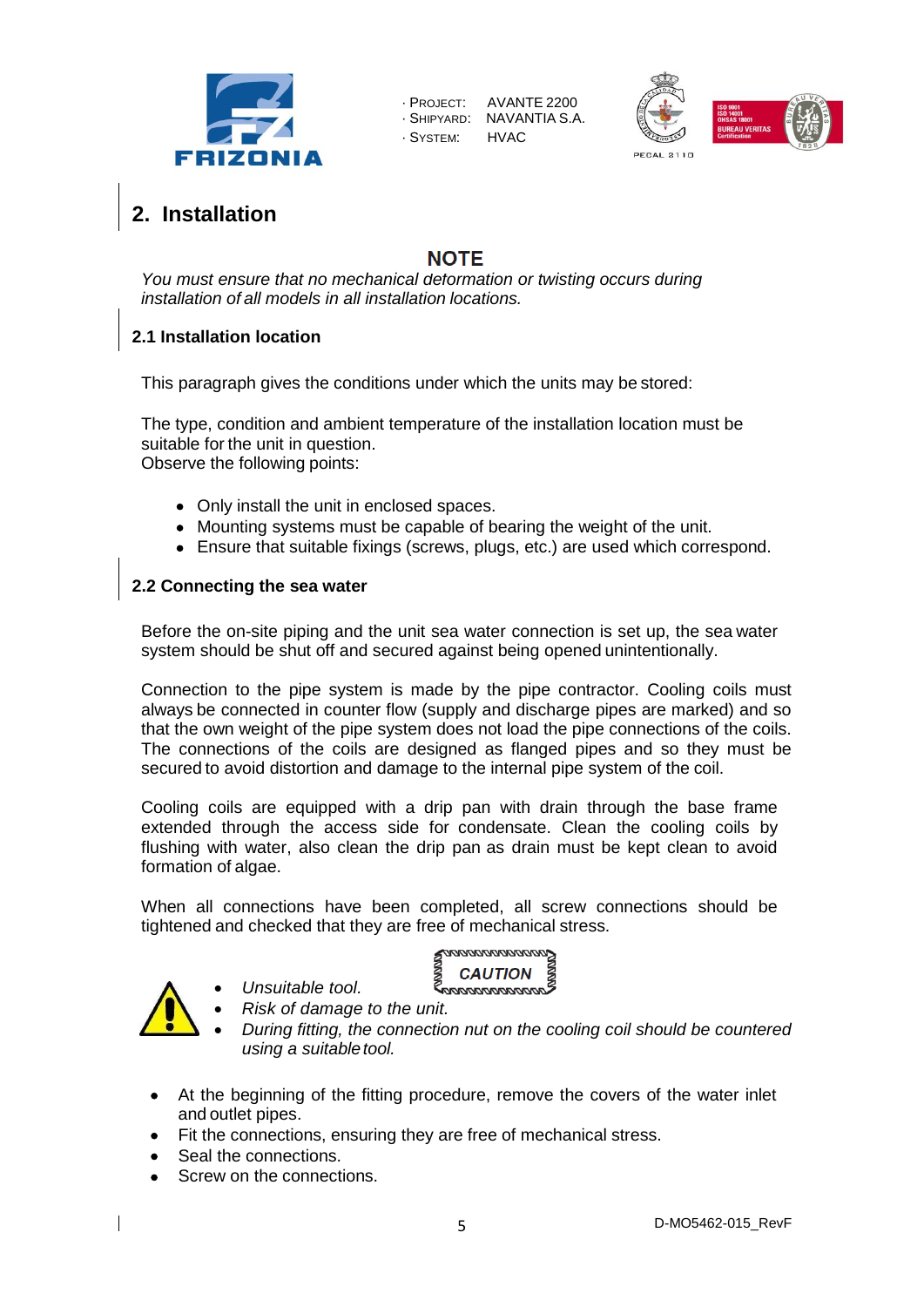



# <span id="page-5-0"></span>**3. Troubleshooting**

Deviations from normal operating states of the sea water cooling coil units are evidence of malfunctions and must be investigated by maintenance personnel.

The following table should serve as a starting point for maintenance personnel regarding possible causes of trouble and their correction:

| Troubleshooting<br>Code | Fault                                | <b>Possible cause</b><br>of fault                | Remedy                                                                                                                                                                          | <b>Associated</b><br><b>Maintenance</b><br>Task |
|-------------------------|--------------------------------------|--------------------------------------------------|---------------------------------------------------------------------------------------------------------------------------------------------------------------------------------|-------------------------------------------------|
|                         | Unit does not<br>cool / cools        | Dirty filter                                     | Clean/replace the filter<br>(mechanic)                                                                                                                                          | $PM-1$                                          |
| $TB-1$                  | insufficiently<br>(chilled<br>water) | Cooling medium is not<br>cold                    | Check the chilled water<br>system (mechanic)                                                                                                                                    |                                                 |
|                         |                                      | Water flow rate too low                          | Check the chilled water<br>system (mechanic)                                                                                                                                    |                                                 |
| <b>TB-2</b>             | Water                                | Drip pan drain blocked                           | Clean condensate drain<br>and check for sufficient<br>gradient, clean and fill the<br>the water trap if<br>necessary (mechanic)                                                 |                                                 |
|                         | leakage in<br>unit area              | Cooling coil or hydraulic<br>connections leaking | Check the cooling coil,<br>bleeding and valve<br>connections for leaks<br>If necessary, retighten<br>connections, clean screw<br>insert or reseal the<br>connections (mechanic) |                                                 |

**Table 3 – [Troubleshooting](#page-5-0)**

*If the malfunction cannot be fixed by the maintenance personnel, please consult FRIZONIA*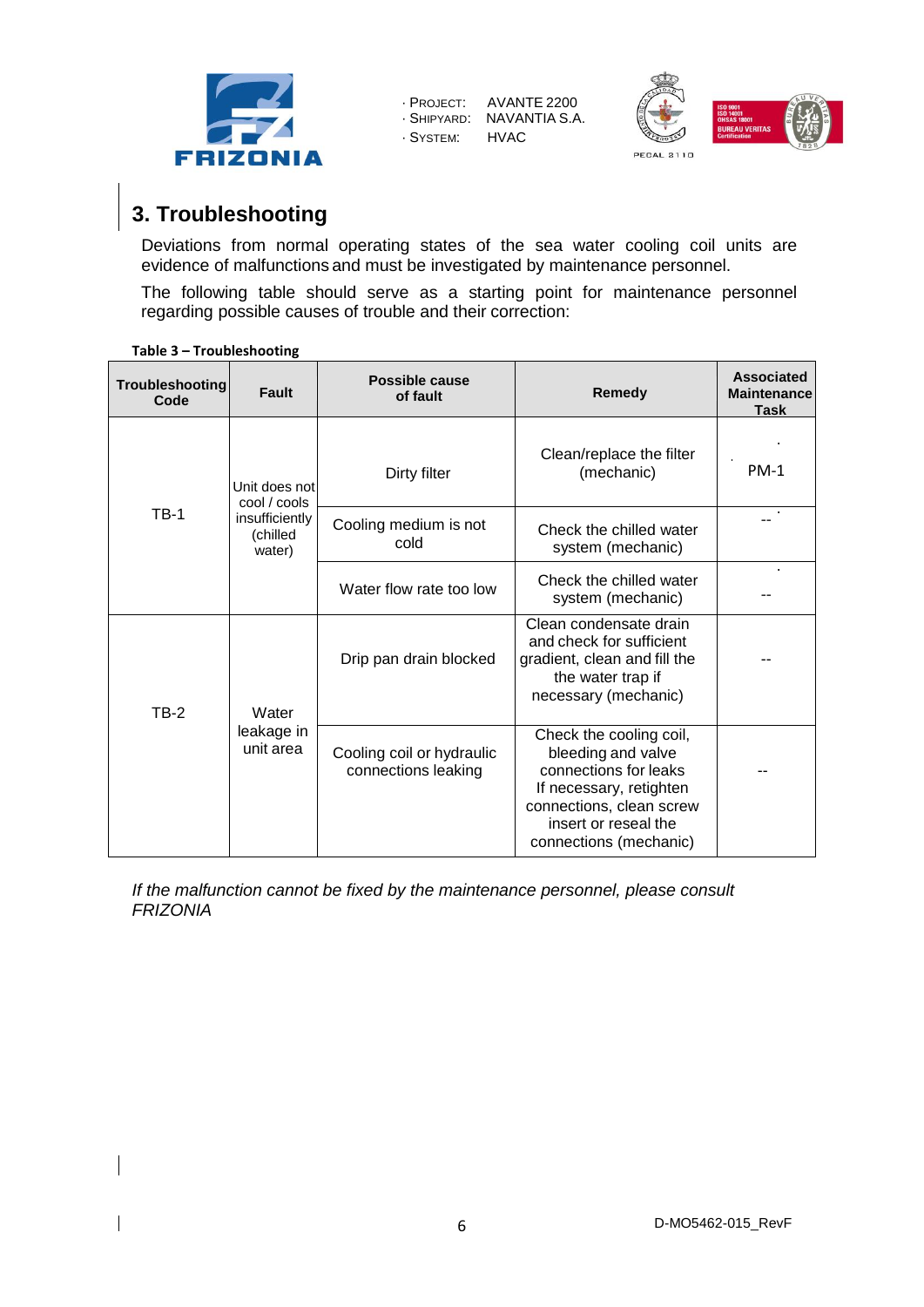





# **Annex A**

Technical Information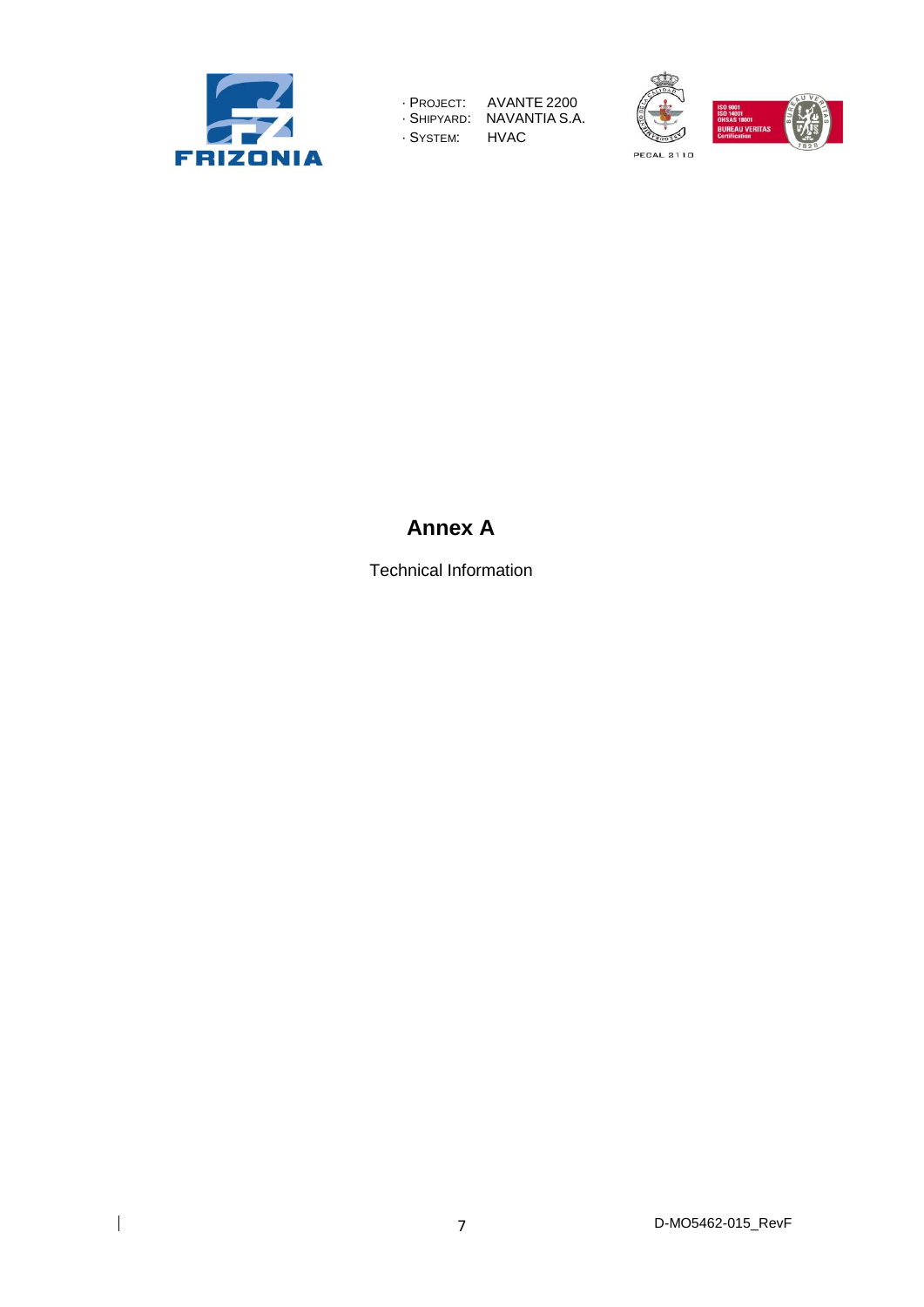





#### **DIESEL GENERATOR ROOMS**

#### TAGS: HEX-VES01002, HEX-VES01003, HEX-VES02004, HEX-VES02005

|                                     | <b>FIN SIDE</b>                                     |                         |                       | <b>Fluid: AIR</b>                    |                             |              |
|-------------------------------------|-----------------------------------------------------|-------------------------|-----------------------|--------------------------------------|-----------------------------|--------------|
| Quantity                            | Specific gravity                                    | m3/h<br>kg/m3           | 35000<br>1,052        | Dry air                              | kg/h                        | 36820        |
| Inlet                               | Dry bulb temp.<br>Wet bulb temp.<br>Absolute humid. | ۰c<br>۰c<br>g/kg        | 45.0<br>34.2<br>30,20 | Relative humid<br>Enthalpy           | %<br>kJ/kg                  | 49<br>123.30 |
| Outlet                              | Dry bulb temp.<br>Wet bulb temp.<br>Absolute humid. | ۰c<br>۰c<br>g/kg        | 37.2<br>32,8<br>30,2  | Relative humid.<br>Enthalpy          | %<br>kJ/kg                  | 74<br>114,97 |
|                                     | Face velocity                                       | m/sec                   | 2,51                  | Pressure drop<br>Sensible heat ratio | Pa                          | 114<br>1,00  |
| Capacity                            |                                                     | kW                      | 85,00                 |                                      |                             |              |
|                                     | <b>TUBE SIDE</b>                                    |                         |                       | <b>Fluid: SEA WATER</b>              |                             |              |
| Quantity<br>Inlet temp.<br>Velocity |                                                     | <b>I/h</b><br>۰c<br>m/s | 26107<br>35.0<br>1,35 | Outlet temp.<br>Pressure drop        | ۰c<br>kPa                   | 37,8<br>39,4 |
|                                     | COIL TYPE P40-16 AR 6R - 40T - 2425A - 2,5Pa        |                         |                       | $NC = 30$<br>CuNi-10/Cu              |                             |              |
|                                     | <b>COIL CARACTERISTIC</b>                           |                         |                       |                                      | I3S Re18r (Tr0)-T0 -5,96-A0 |              |
| Surface                             | m2                                                  | 575.7                   |                       |                                      | - Fluid content             | 121.4<br>dm3 |
|                                     | <b>Finned length</b><br>mm<br><b>Fouling factor</b> | 2425<br>Cm2/W 0,00020   | - Finned heigth       | 1600<br>mm                           |                             |              |

Heat exchanger exempt from testing in conformity to PED 2014/68/EU directive - Art. 4.3<br>Design pressure and temperature (inside tubes) 10,0 bar / 100,0°C  $\Lambda$ 

NOT tested according to Eurovent certification **MATERIALS** Exchange tube CuproNichel 10  $mm 16,50$ - Diameter - Thickness  $mm$  $0,70$ Fins - Thickness  $mm$  0,10 Copper Stainless steel A316L Flanged - Connections Headers CupperNichel 10 - Frame Flanges Fe EN 1092-1 Type 11 - PN16 (ex UNI 2282 - ex DIN 2633)

9 D-MO5462-015\_RevF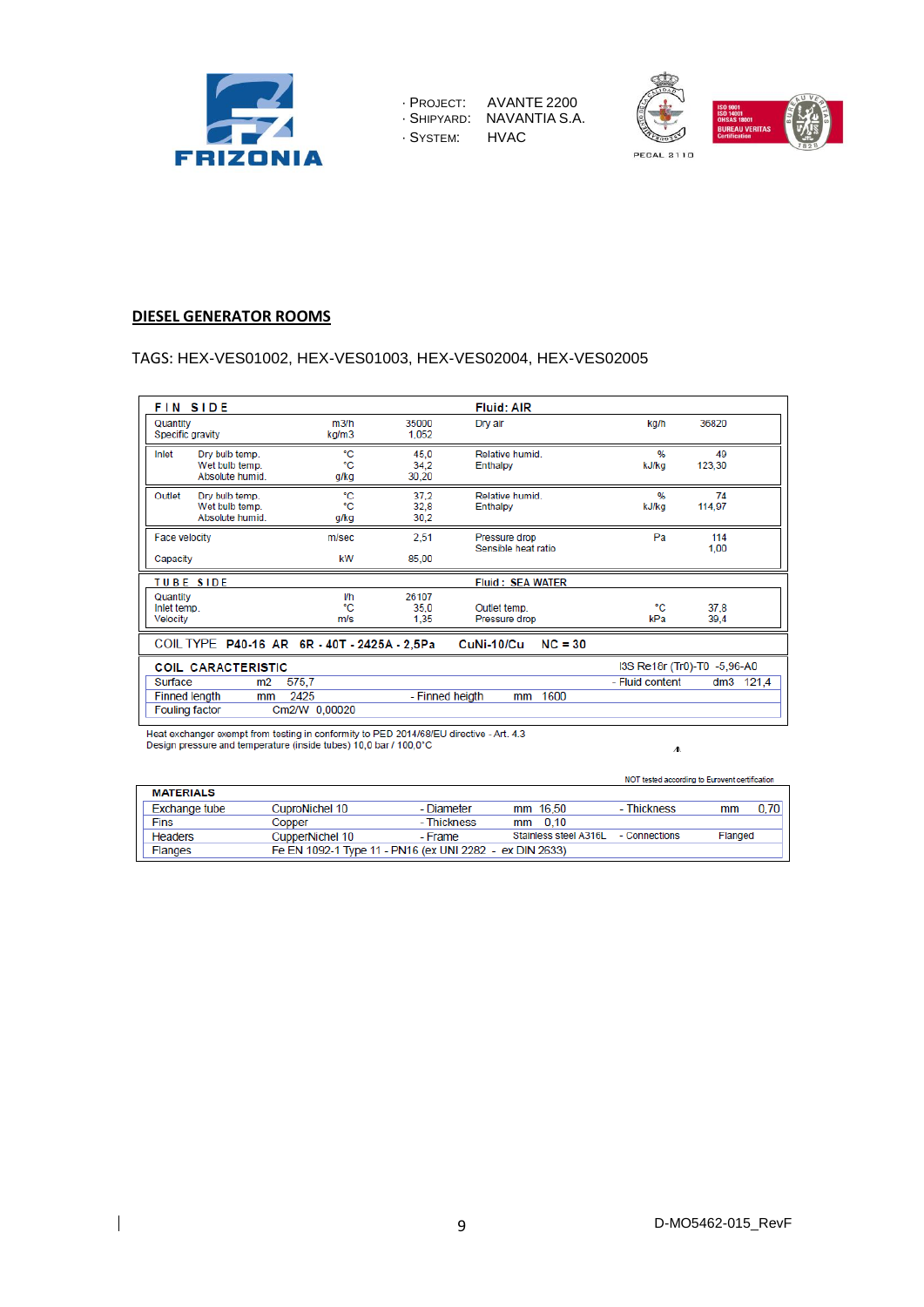

**PECAL 2110** 



# **Annex B**

Drawings

11 D-MO5462-015\_RevF